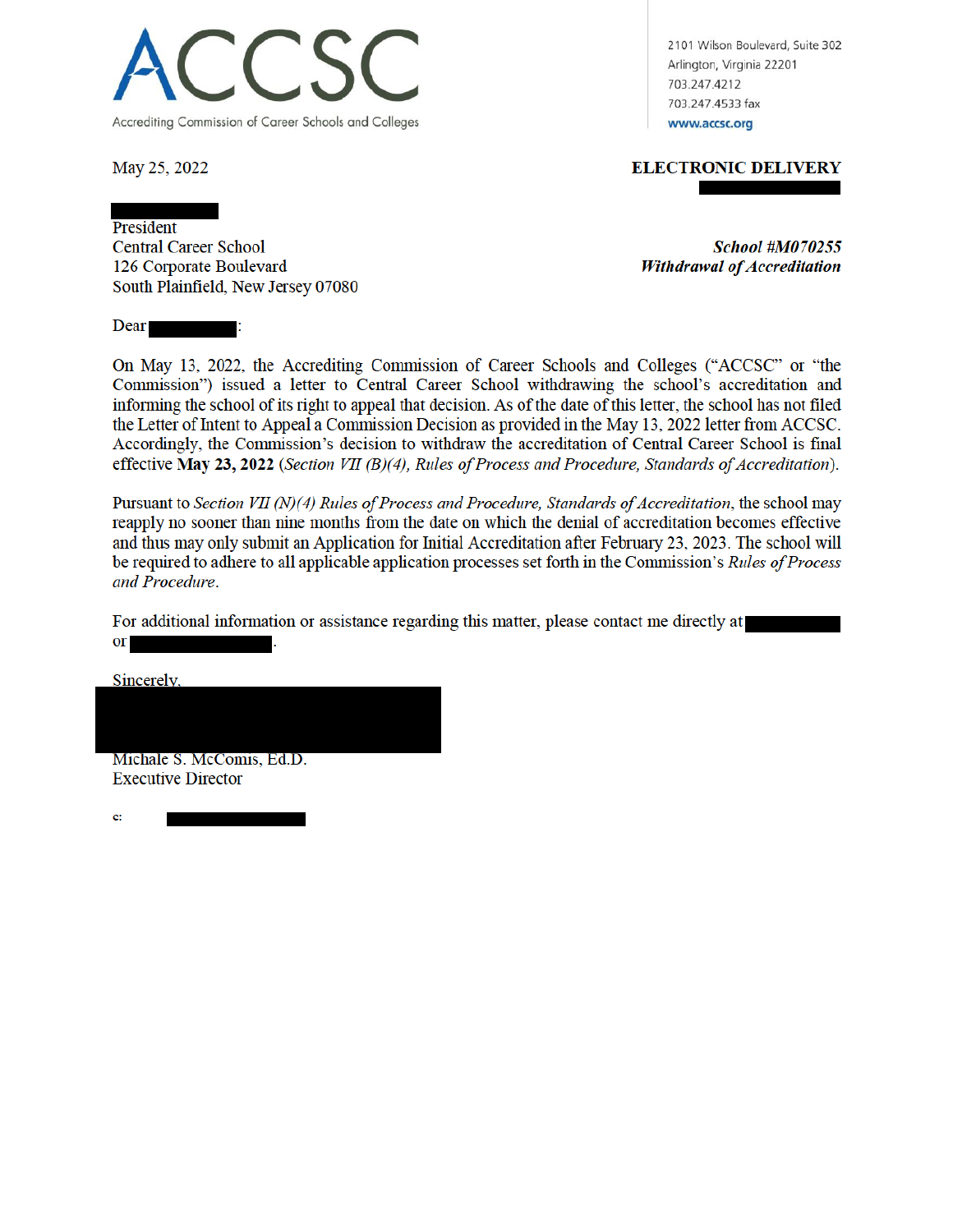

2101 Wilson Boulevard, Suite 302 Arlington, Virginia 22201 703.247.4212 703.247.4533 fax www.accsc.org

May 13, 2022 **ELECTRONIC DELIVERY**

President Central Career School *School #M070255* 126 Corporate Boulevard *Withdrawal of Accreditation* South Plainfield, New Jersey 07080

Dear **Dear** 

At the May 2022 meeting, the Accrediting Commission of Career Schools and Colleges ("ACCSC" or "the Commission") considered its previous decision to place Central Career School located in South Plainfield, New Jersey on Probation due to the school's failure to submit required reports, responses, and fees. Upon review the March 29, 2022 Probation letter, the school's continued failure to fully respond to requirements, and the overall history of this matter, the Commission voted to withdraw the school's accreditation on the following grounds:

- 1. Central Career School failed to demonstrate that the school has complied on a continuous basis with accreditation standards and requirements; fulfilled all process, reporting, and substantive change requirements; maintained compliance with all applicable local, state, and federal requirements; and paid all sustaining fees, processing fees (including late fees), and on-site evaluation fees as required on a timely basis (*Section I (G)(2), Rules of Process and Procedure, Standards of Accreditation)*.
- 2. Central Career School failed to submit a Financial Report each year in accordance with the Commission's *Rules*/required timeframe that includes the school's financial statements prepared in accordance with the ACCSC Instructions for the Preparation and Submission of Financial Statements and Related Information (*Section V (C)(1), Rules of Process and Procedure, Standards of Accreditation* and *Appendix I, Substantive Standards, Standards of Accreditation*).<sup>1</sup>

The history of this matter and the bases for the Commission's decision follow below.

# **History of the Commission's Review**

## **February 2022**

At its February 2022 meeting, the Commission considered Central Career School's delinquent reports, responses, and fees outlined below:

- December 8, 2020 Outcomes Report due September 30, 2021
- 2019 Audited Financial Statements due June 30, 2020
- 2020 Audited Financial Statements due June 30, 2021
- FY2021 Sustaining Fees: \$4,431.95 + \$150 Annual Report Processing Fee due June 30, 2020
- FY2022 Sustaining Fees: Annual Report Processing Fee due June 30, 2021
- Late Fees:

<sup>&</sup>lt;sup>1</sup> Since the school has not submitted the required financials, there cannot be a determination made as to whether the financial structure of the school is sound, with resources sufficient for the proper operation of the school and the discharge of obligations to its students (*Section I (C)(1), Substantive Standards, Standards of Accreditation*).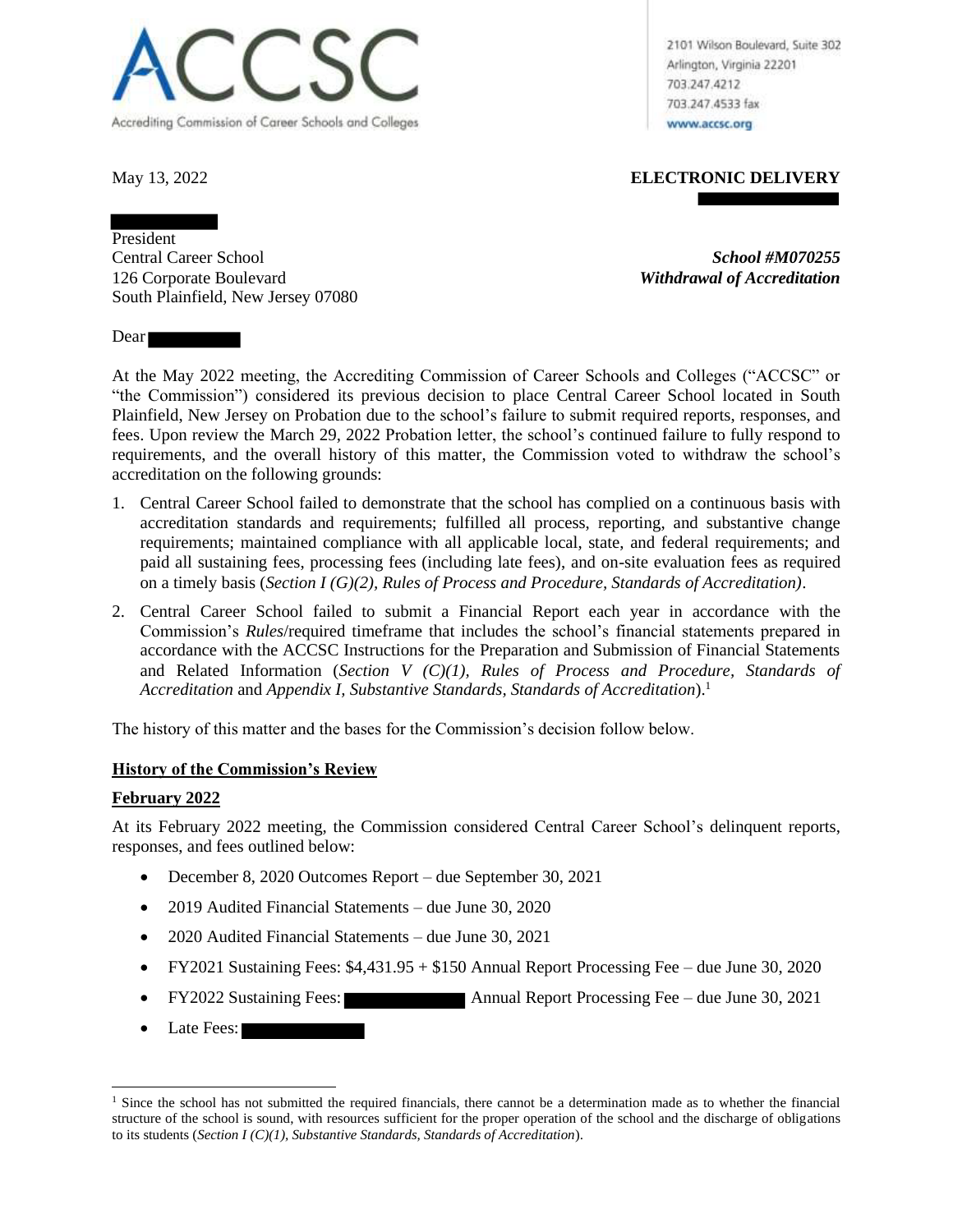The Commission also considered the lack of communication from the school regarding these delinquencies. Specifically, after multiple attempts had been made to contact the school, both via telephone and email, with no resolve, the Commission notified the school on January 21, 2022 that the matter would be forwarded to the Commission for review at its February meeting. On February 2, 2022, ACCSC staff connected with the school via phone, at which time the school stated that it would respond to the Outcomes Report by Friday, February 4, 2022 and submit all fees the following week. ACCSC staff followed up that phone call with an email dated February 2, 2022, attaching all outstanding invoices and reports, informing the school of the scheduled February 2022 review by the Commission, and notifying Central Career School that the school could submit additional information to be considered in conjunction with the matter at hand.

Subsequent to the phone conversation, Central Career School submitted a letter dated February 2, 2022 requesting additional time to submit the abovementioned reports and fees. The school stated in the letter that the delays were due to health issues and COVID-19 but provided no additional information regarding why these issues had caused the delinquencies. The school did state in the letter that: the "response will be delivered by February 10, 2022," the audits have been "in process since July April 2021," and the "auditor assured [the school] he will be done with both by Feb 25, 2022." The request, however, was not clear as to which reports would be submitted by February 10, 2022. Furthermore, the Commission had concerns regarding the financial stability of the school given the delinquent status of the school's unpaid fees and the school's failure to submit audited financial statements.

Due to the scope and history of the school's delinquency in submitting the required reports, information, and fees, the Commission voted to place Central Career School on Warning with a review scheduled for its March 2022 meeting. In the February 10, 2022 Warning letter, the Commission informed the school that if the required reports, information, and fees were not received by the due date set forth therein, the Commission would take further appropriate action, including to withdraw the school's accreditation in accordance with *Section VII (P), Rules of Process and Procedure, Standards of Accreditation.*

Subsequent to the Commission's February 10, 2022 Warning letter, the Commission received notification from the U.S. Department of Education ("the Department") that Central Career School was placed on the Heightened Cash Monitoring 2 ("HCM2") Method of Payment. The Commission issued Central Career School a letter dated February 17, 2022 requesting additional information related to the Department's action with a response due date of March 18, 2022. After the due date passed with no response from the school, ACCSC sent emails on both March 18, 2022 and March 21, 2022 inquiring about the school's response and notifying Central Career School that the matter would be forwarded to the Commission for review at its March 2022 meeting.

## **March 2022**

At its March 2022 meeting, the Commission considered its previous decision to place Central Career School on Warning for failure to submit required reports, responses, and failing to respond to the Commission's request for additional information pertaining to the Department's HCM2 action.

On March 24, 2022 ACCSC received a phone call from **from From Central Career School** inquiring if a response could still be submitted. ACCSC staff notified  $\blacksquare$  at that time that Central Career School should submit all outstanding responses and fees to ACCSC as soon as possible.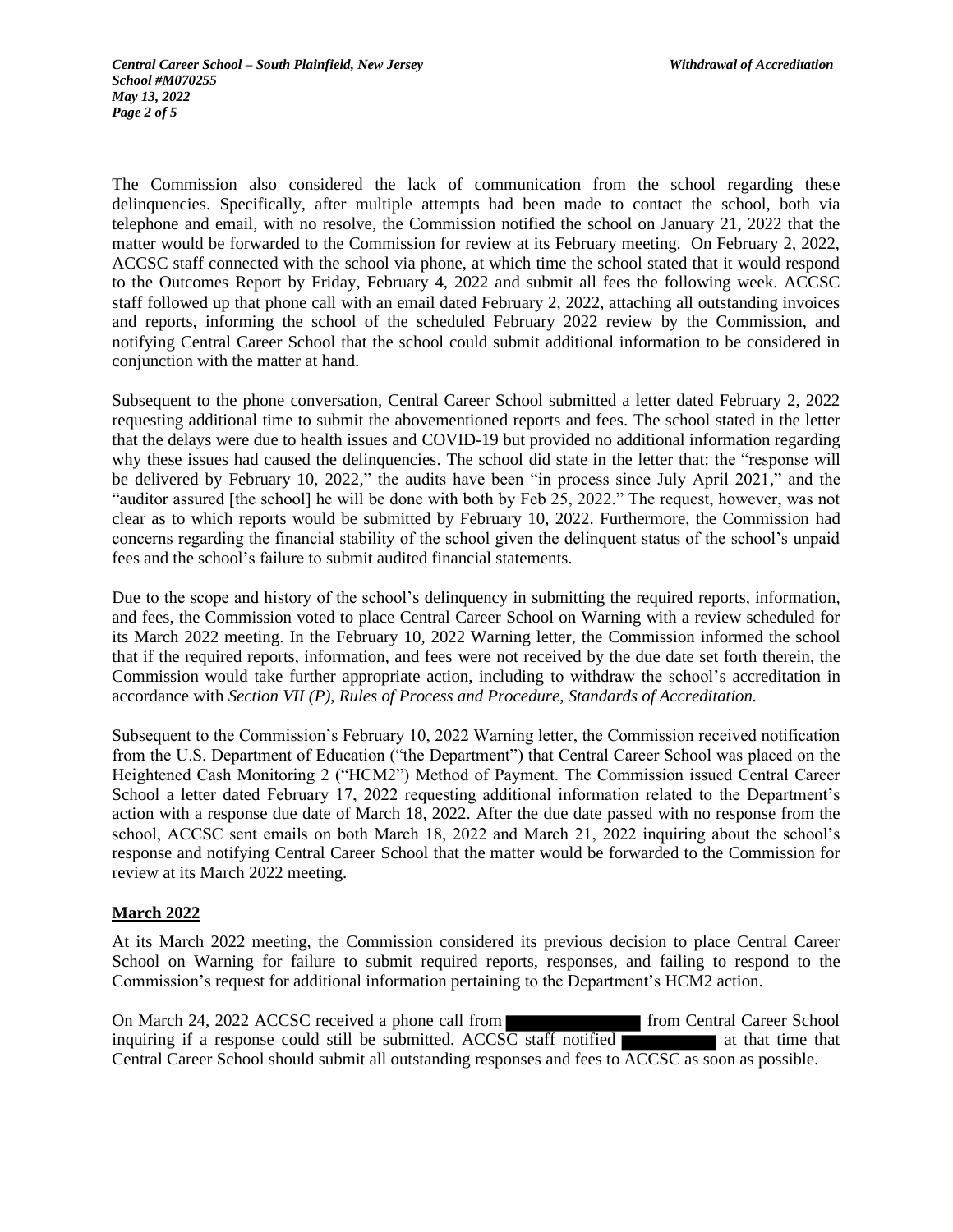On March 29, 2022 – subsequent to the Commission's March meeting – Central Career School submitted a response via email to the February 17, 2022 request for information pertaining to the Department's HCM2 action. The school's response indicates that:

*Central Career School has a new financial partnership with … that has committed to injecting* that will cover all current department and operating expenses *for more than six months.*

The response also included:

- A cash flow analysis for the period January-September 2022;
- A list of the location of the school's consumer information/documents prepared for the Department's Program Review;
- An incomplete "Recipient Data Spreadsheet" pertaining to federal student aid disbursements;
- A confirmation letter from the Department confirming a September 27, 2021 off-site Program Review;
- A Message Format and Instructions form for Fed-Wire EFT; and
- An unsigned Escrow Agreement with the Department.

While the information does constitute a response to the Commission's February 17, 2022 letter, it fails to sufficiently address or answer the specific concerns and requirements listed in that letter. The information does not contain the requested teach-out plan, a description of the school's plan to adhere to HCM2 requirements or new or revised policies and procedures regarding HCM2 requirements, and in fact brought up new questions. Specifically, the response raised questions as to whether the school's new "financial partner" which is injecting cash into the school to sustain operations now has an ownership or equity stake in the school. The terms used by the school to describe the new relationship with LLC suggested that to be the case. If the mentioned by the school constituted a loan, then the Commission was interested in the terms of that loan and its short- and long-term impact on the school's balance sheet.

In addition the school had not fully responded to February 10, 2022 Warning letter or submitted the other required reports and fees.<sup>2</sup> Based on the school's failure to submit all of the required information and fees, the Commission determined that Central Career School was out of compliance with the cited requirements and standards and accordingly voted to place Central Career School on Probation with a subsequent review scheduled for the Commission's May 2022 meeting.

## **May 2022**

At its May 2022 meeting, the Commission considered its previous decision to place Central Career School on Probation for failure to respond to submit required responses, reports, and fees. Upon review of the Commission's March 29, 2022 Probation Order and the school's failure to yet again provide the required response, the Commission determined that Central Career School failed to meet the burden to demonstrate continuous compliance with the *Standards of Accreditation* in the following areas:

<sup>&</sup>lt;sup>2</sup> On February 11, 2022 Central Career School submitted a response to the Commission's December 8, 2020 Outcomes Report and one late fee payment of  $\blacksquare$ , which were two of the items listed in the February 10, 2022 Warning letter as being delinquent.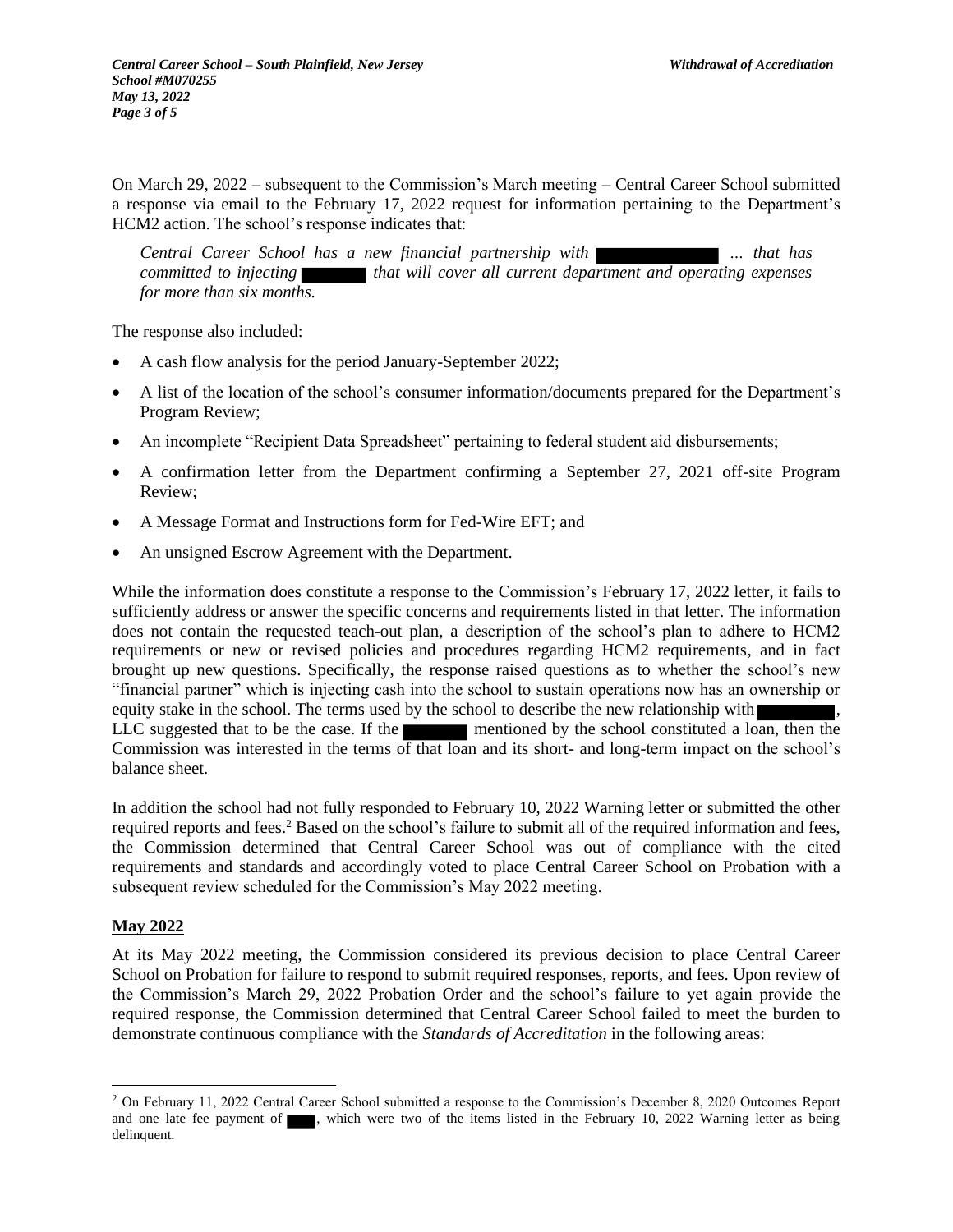- 1. Central Career School failed to demonstrate that the school has complied on a continuous basis with accreditation standards and requirements; fulfilled all process, reporting, and substantive change requirements; maintained compliance with all applicable local, state, and federal requirements; and paid all sustaining fees, processing fees (including late fees), and on-site evaluation fees as required on a timely basis (*Section I (G)(2), Rules of Process and Procedure, Standards of Accreditation)*.
- 2. Central Career School failed to submit a Financial Report each year in accordance with the Commission's *Rules*/required timeframe that includes the school's financial statements prepared in accordance with the ACCSC Instructions for the Preparation and Submission of Financial Statements and Related Information (*Section V (C)(1), Rules of Process and Procedure, Standards of Accreditation* and *Appendix I, Substantive Standards, Standards of Accreditation*). 3

Based upon the foregoing, the Commission voted to withdraw Central Career School's accreditation and to remove the school from the list of ACCSC-accredited schools.

# **TEACH-OUT PLAN AND TEACH-OUT AGREEMENT:**

Pursuant to federal law, an accrediting agency recognized by the U.S. Department of Education must require a teach-out plan from an institution subject to an adverse accreditation decision to withdraw accreditation. In addition in accordance with *Section IV (F)(2)(b, d, & f) Rules of Process and Procedure, Standards of Accreditation* and federal law, the Commission may require a Teach-Out Agreement with another accredited institution. Therefore, Central Career School must submit a completed ACCSC Institutional Teach-Out Plan Approval Form and Teach-Out Agreement Approval Form.<sup>4</sup> The information provided must demonstrate how, in the face of possible consequences of the withdrawal of accreditation, Central Career School will ensure the opportunity for students to complete their program of study either by Central Career School or through an agreement with another accredited institution(s) approved to offer a comparable program. The Institutional Teach-Out Plan Approval Form and Teach-Out Agreement Approval Form should be submitted **on or before May 23, 2021.**

## **APPEAL AND REAPPLICATION PROCESS AND PROCEDURE**

Central Career School may opt to appeal the Commission's decision to withdraw accreditation or may elect to reapply for accreditation. Details regarding the reapplication and appeal procedures are outlined in the *ACCSC Rules of Process and Procedures, Standards of Accreditation*.

- If Central Career School elects to appeal this decision, the school must sign and return the enclosed Letter of Intent to Appeal a Commission Decision, along with the Appeal Expense Fee of \$6,000.00, **on or before May 23, 2022.**
- If Central Career School elects to appeal this decision, the school's Application for Appeal of a Commission Decision and Grounds for Appeal must be submitted **on or before 30 days from date of this letter June 13, 2022.**
- If Central Career School elects not to appeal this decision, the Commission's decision will become effective **May 23, 2022.** The school may submit comments **on or before May 23, 2022** in accordance with the enclosed Public Comment Disclosure Form. Comments submitted by the school will

 $3$  Since the school has not submitted the required financials, there cannot be a determination made as to whether the financial structure of the school is sound, with resources sufficient for the proper operation of the school and the discharge of obligations to its students (*Section I (C)(1), Substantive Standards, Standards of Accreditation*).

<sup>&</sup>lt;sup>4</sup> Copies of these forms can be found on the Commission's website https://www.accsc.org/Forms-and-Reports/Forms-And-Reports.aspx.